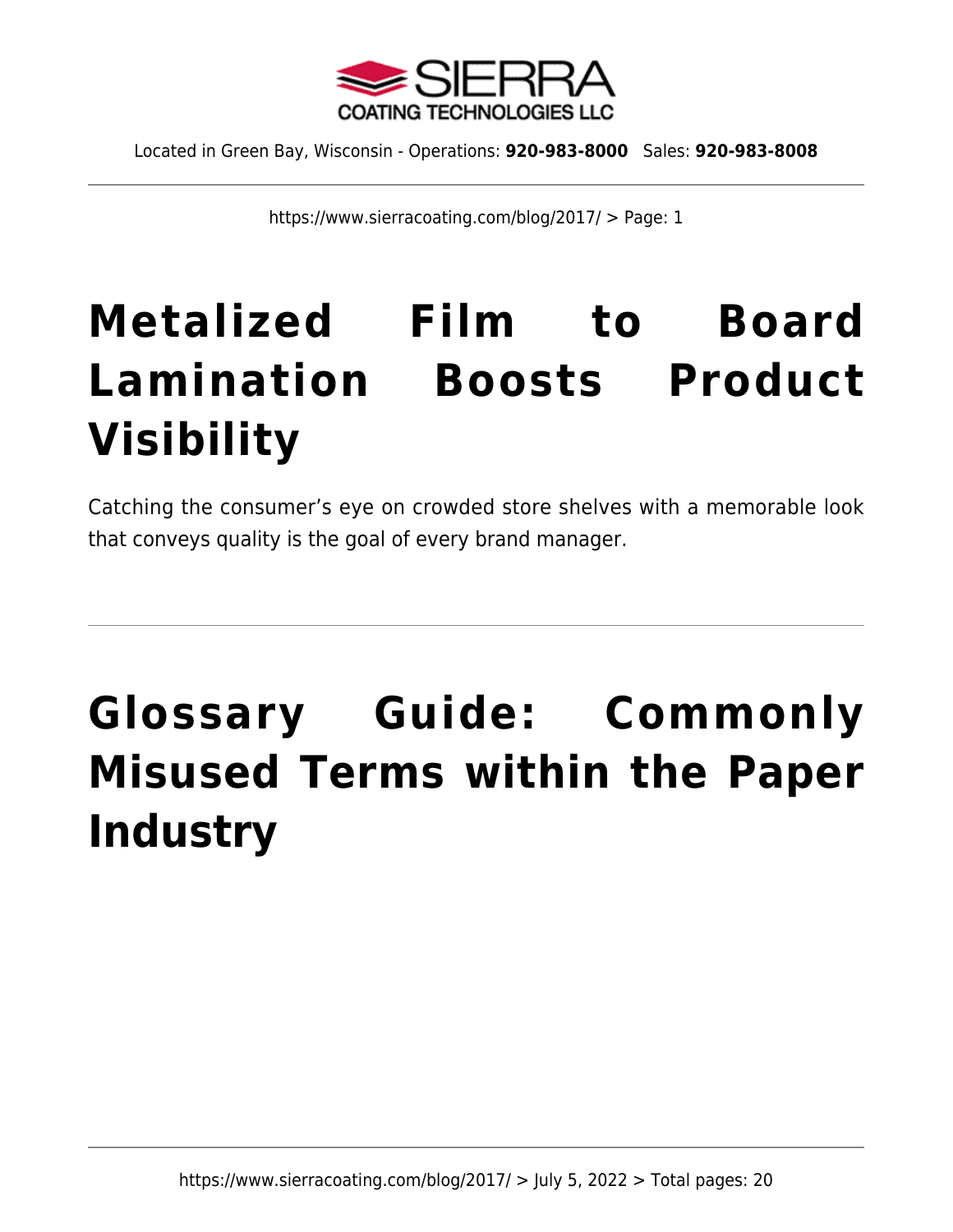

https://www.sierracoating.com/blog/2017/ > Page: 2



Are you familiar with the difference between coated and treated paper? How about toll versus contract manufacturing?

Our new guide, **Top Misunderstood Terms in the Paper Industry &** will give you these answers and more. Inside, you will find:

- Definitions
- **Industry-Specific Applications**
- Real-World Examples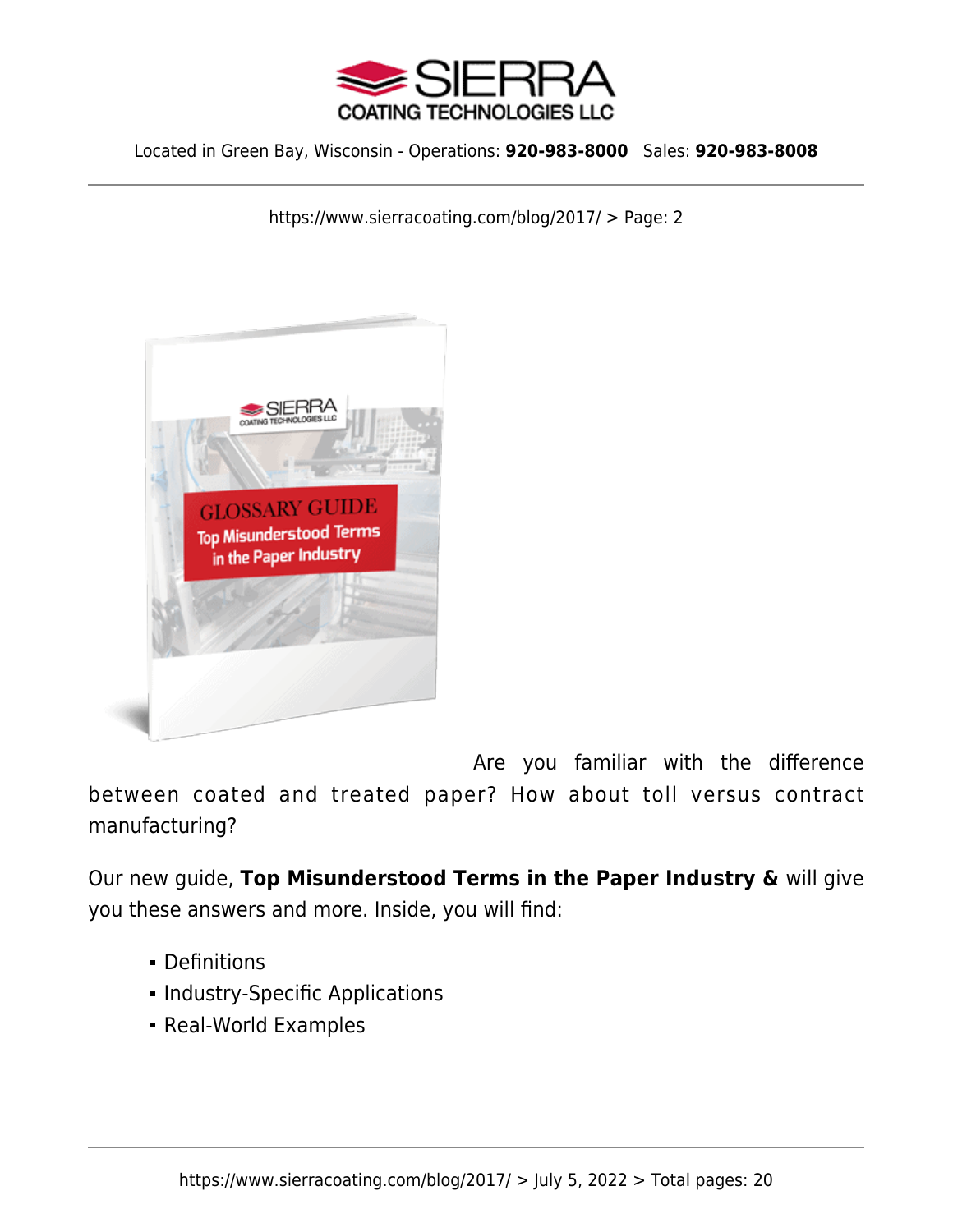

https://www.sierracoating.com/blog/2017/ > Page: 3

**To learn more, fill out the form below to receive your free copy of this glossary guide.**

# **[How Major Retailers are](https://www.sierracoating.com/blog/sustainable-retail-packaging/) [Redefining the Sustainable](https://www.sierracoating.com/blog/sustainable-retail-packaging/) [Packaging Game](https://www.sierracoating.com/blog/sustainable-retail-packaging/)**

As consumer preferences continue to shift, with more people seeking [eco](https://www.sierracoating.com/eco-packaging) [friendly, sustainable packaging](https://www.sierracoating.com/eco-packaging) in the products they buy, some of the world's biggest retailers are taking note. Both Walmart and Amazon, for instance, have launched comprehensive packaging sustainability initiatives.

#### **Walmart's Packaging Scorecard**

Just over a decade ago, Walmart introduced their proprietary Packaging Scorecard to companies throughout their supply chain.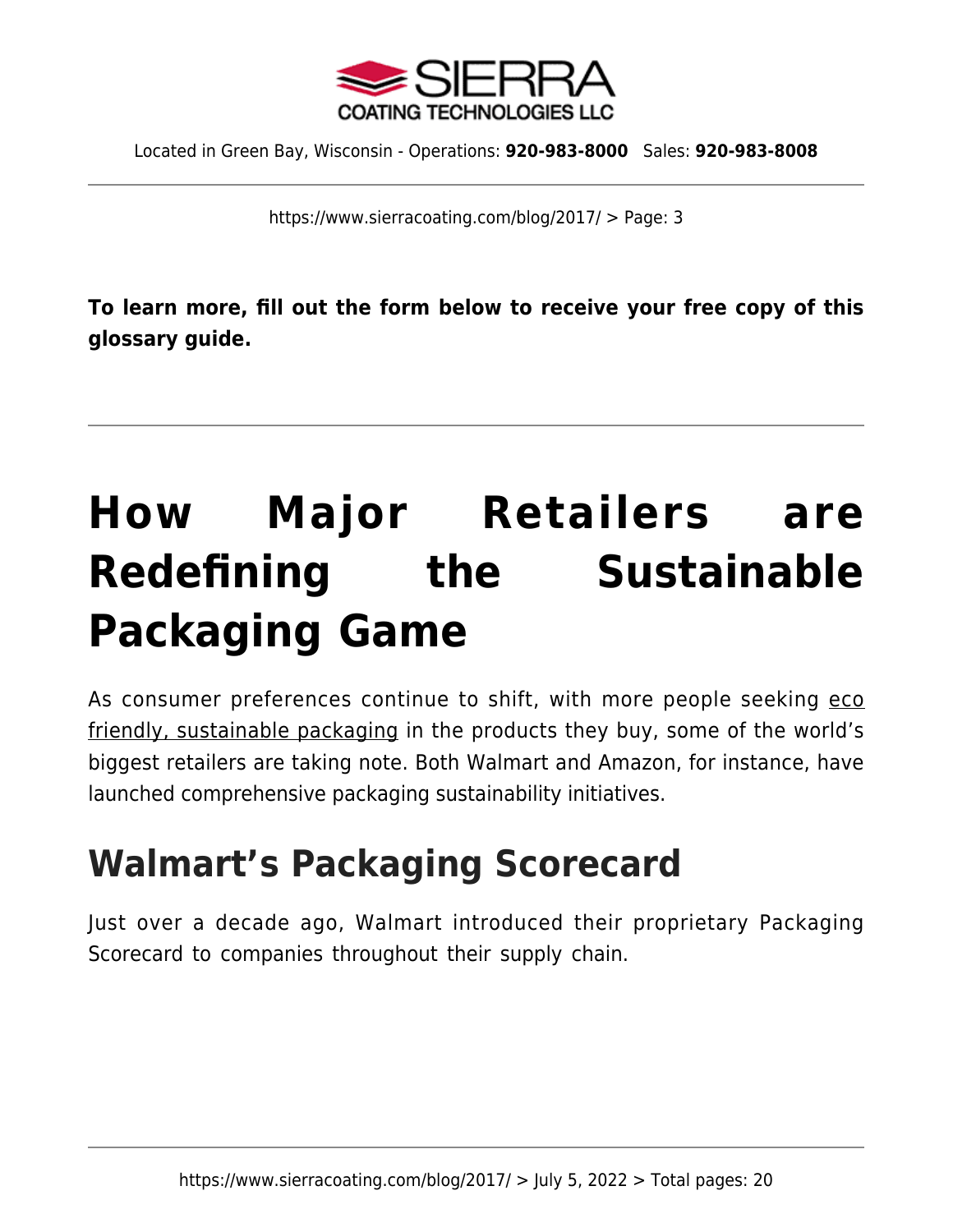

https://www.sierracoating.com/blog/2017/ > Page: 4

#### **RELATED: [Biodegradable vs. Compostable vs.](https://www.sierracoating.com/blog/how-to-choose-the-right-eco-friendly-packaging-biodegradable-vs-compostable-vs-recyclable/) [Recyclable – How to Choose the Right](https://www.sierracoating.com/blog/how-to-choose-the-right-eco-friendly-packaging-biodegradable-vs-compostable-vs-recyclable/) [Packaging](https://www.sierracoating.com/blog/how-to-choose-the-right-eco-friendly-packaging-biodegradable-vs-compostable-vs-recyclable/)**

Working with guidelines established by the Packaging Sustainable Value Network, a group of leading companies in the packaging industry, Walmart's Packaging Scorecard identified nine key metrics to consider when designing and creating eco friendly packaging:

- 1. Greenhouse gas/CO2 generation per ton of packaging produced
- 2. Material value
- 3. Product-to-package ratio
- 4. Cube utilization
- 5. Transportation
- 6. Recycled content
- 7. Recovery value
- 8. Renewable energy use
- 9. Innovation

Each of these environmentally relevant metrics is represented as a percentage of 100 possible points for rating existing packaging, developing new packaging, and comparing one's own environmentally friendly packaging solutions to those of other companies.

Walmart doubled down on their sustainable initiatives in 2016 when they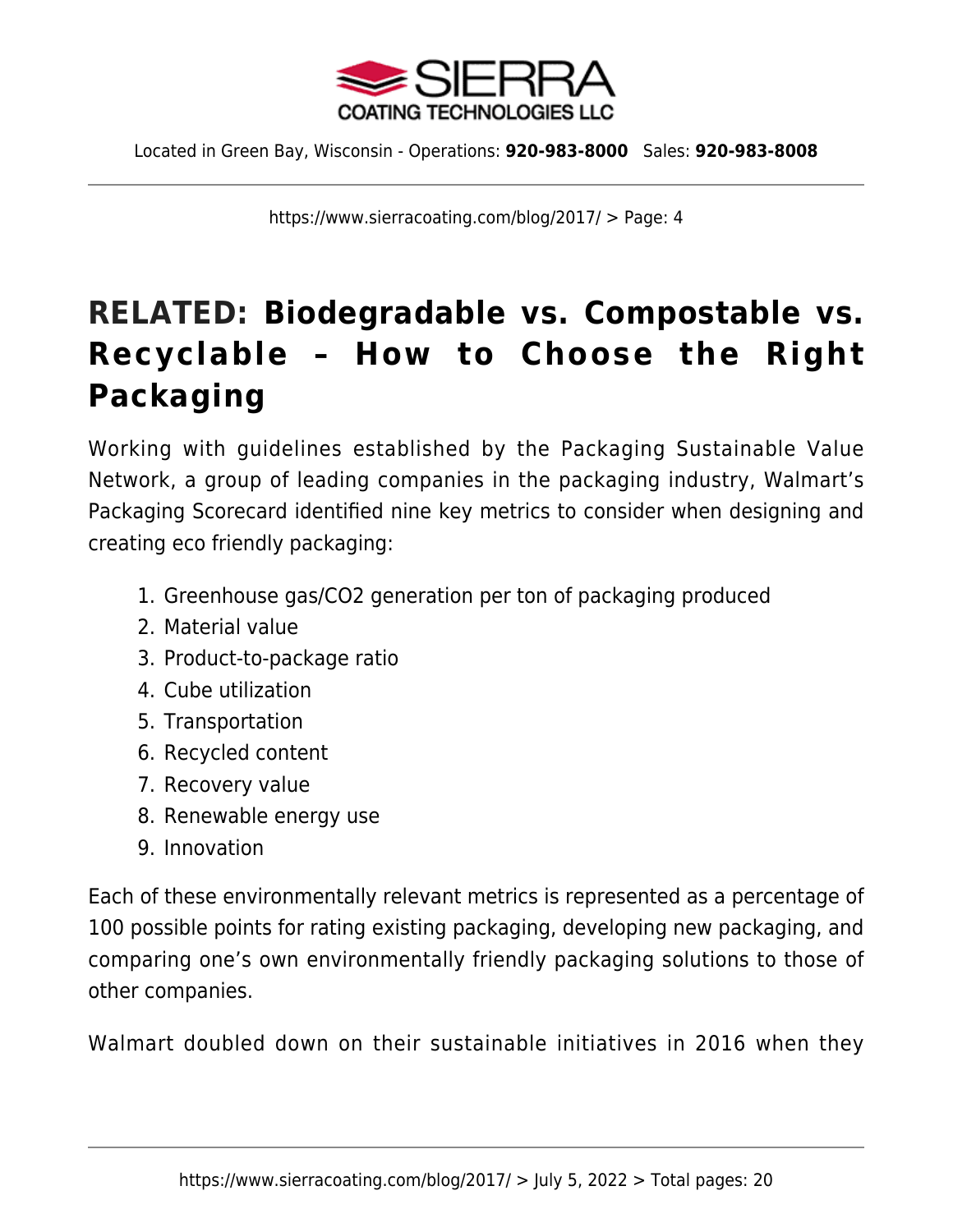

https://www.sierracoating.com/blog/2017/ > Page: 5

released their Sustainable Packaging Playbook — which focuses on optimizing packaging design, securing sustainable material sources, and supporting recycling — to help guide companies toward methods for improvement.

## **Amazon's Certification Guidelines**

Walmart is not alone in recognizing the importance of sustainable packaging, both for the environment and manufacturer ROI. In 2008, Amazon, the world's largest online retailers, introduced their own eco friendly packaging initiative, the Frustration-Free Packaging Program.

Frustration-Free Packaging takes a more consumer-oriented approach — its main goal is to ease "wrap rage," the frustration that consumers often feel when faced with excessive amounts of packaging materials or difficult-to-open designs.

The program aims to drastically reduce the number of boxes used in shipping, as well as packaging materials in general, such as clamshells, wire ties, and plastic bindings. By putting a focus on material reduction and recyclability, Frustration-Free Packaging is also eco friendly packaging.

# **Taking the Eco-Friendly Packaging Leap**

Manufacturers large and small, and from all types of industries, are increasingly adopting the sustainable packaging requirements set into motion by megaretailers like Walmart and Amazon.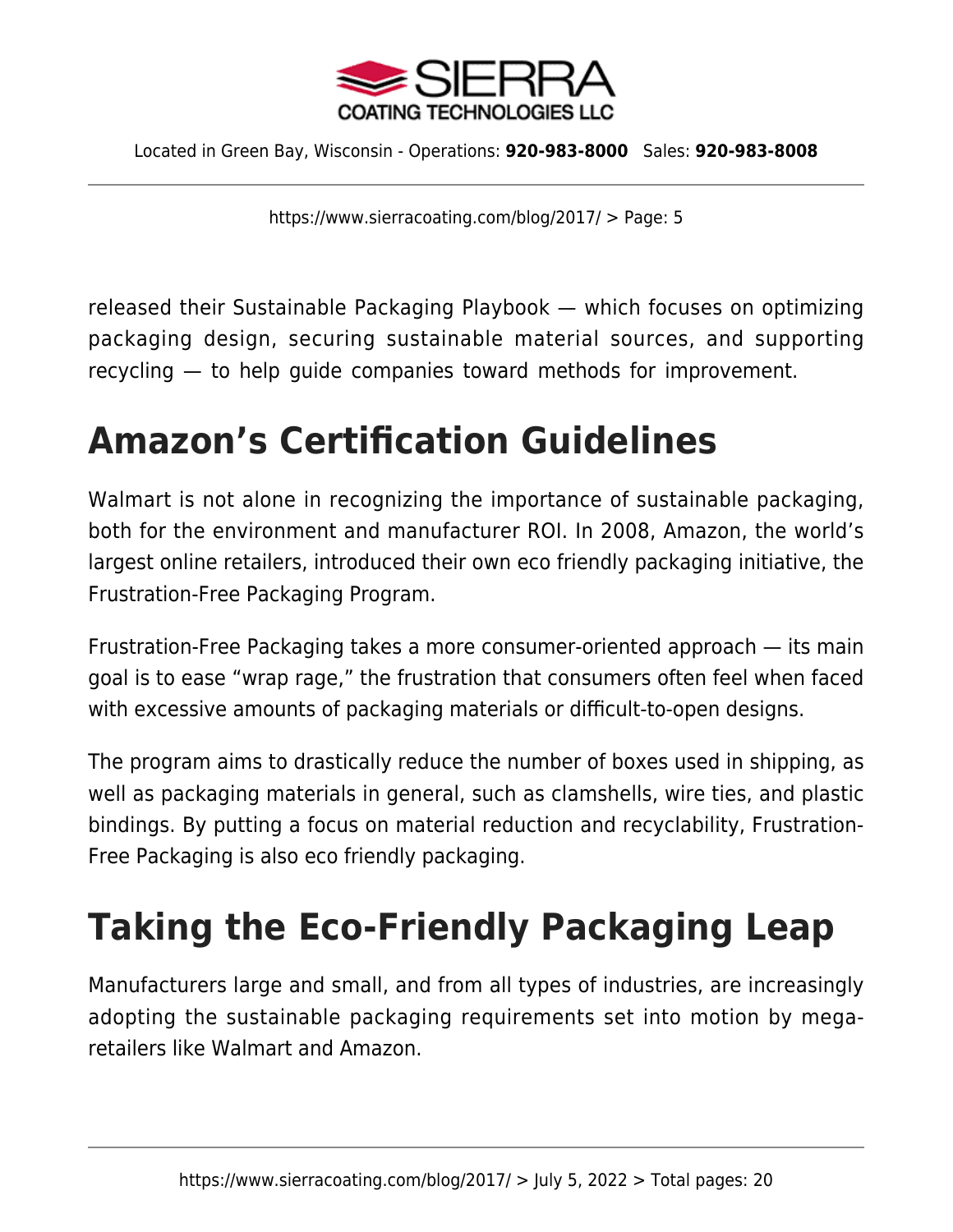

https://www.sierracoating.com/blog/2017/ > Page: 6

These practices are often considered to be cost-ineffective for manufacturers, but with the right amount of research and analysis, environmentally friendly packaging practices can actually lead to significant cost savings.

Have you been considering making the switch to eco friendly packaging? Download Sierra Coating Technologies' free **eBook, ["Taking the Eco-Friendly](https://www.sierracoating.com/eco-friendly-packaging-ebook/) [Packaging Leap,"](https://www.sierracoating.com/eco-friendly-packaging-ebook/)** to learn how to take the first steps and explore the unique benefits of various types of packaging, such as [recyclable and compostable](https://www.sierracoating.com/services/recyclable-environmental/). Or, to discuss your unique packaging needs with an expert, [contact the team](https://www.sierracoating.com/contact) at Sierra today.

[Download the eBook](https://www.sierracoating.com/eco-friendly-packaging-ebook/)

# **[The Rise of Single-Serve Food](https://www.sierracoating.com/blog/rise-single-serve-food-packaging/) [Packaging](https://www.sierracoating.com/blog/rise-single-serve-food-packaging/)**

As consumer preferences shift and technologies advance in both the food and beverage and the food packaging industries, smaller-sized packages are becoming more popular. Thanks to an increased focus on health, convenience, and [environmental sustainability](https://www.sierracoating.com/eco-packaging), single-serve and miniature food packaging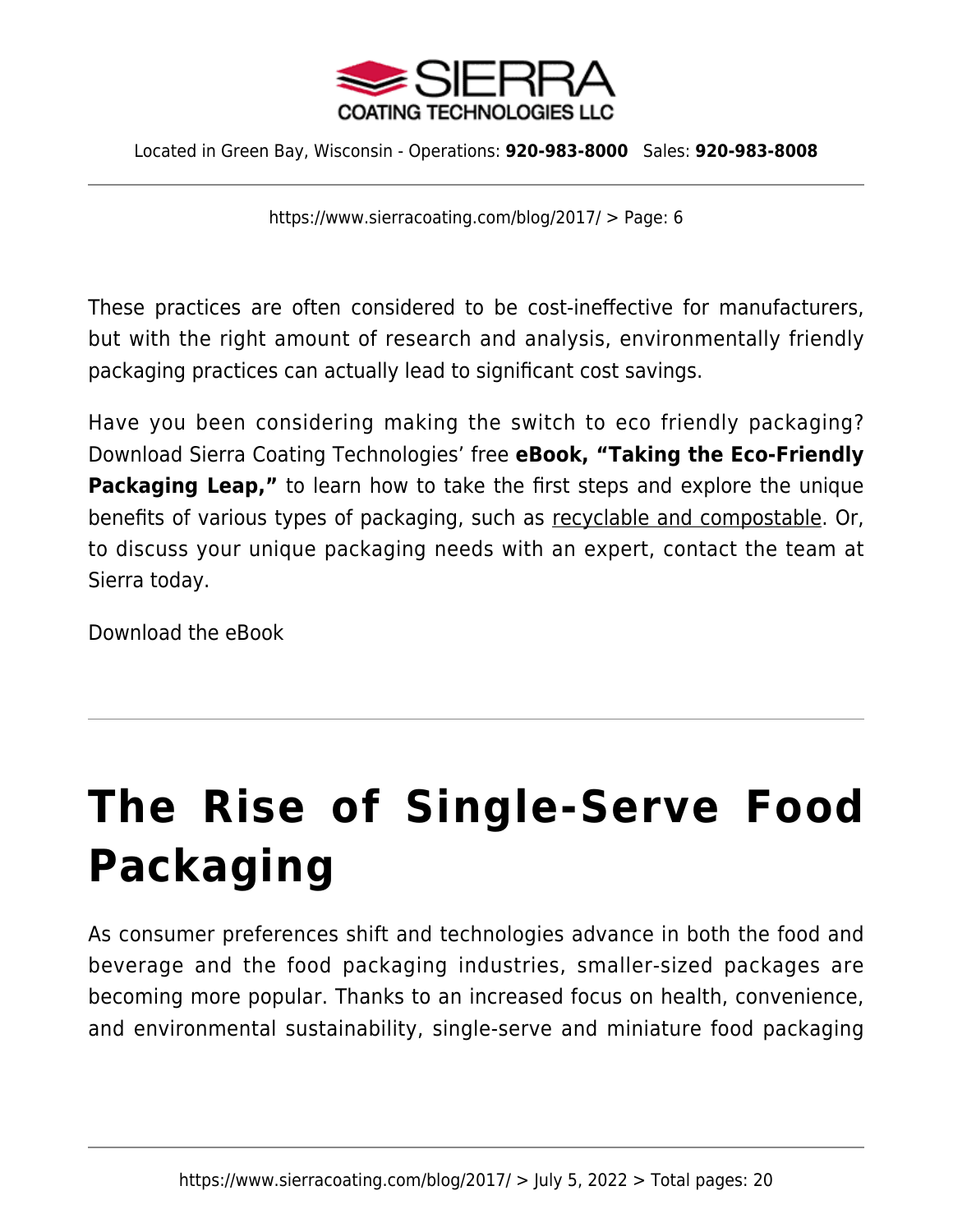

https://www.sierracoating.com/blog/2017/ > Page: 7

solutions are in high demand.

**RELATED:** [Taking the Eco-Friendly Packaging Leap](https://www.sierracoating.com/lp-eco-friendly-packaging-ebook)

With consumers now placing more importance on dietary intake — having a better understanding of what they're eating and how much they should be eating — single-serve packaging is becoming the go-to choice for many healthconscious consumers.

Ease of use is another factor; in today's fast-paced world, consumers desire portability, the ability to eat on the go, kid-friendliness, the ability to meet TSA regulations, and so on.

And finally, as environmental and sustainability concerns mount, steps are now being taken to reduce the risk of food spoilage while minimizing waste.

# **Companies Driving Demand for Single-Serve Food Packaging**

The fast food industry has long depended on miniature packaging for on-the-go, portable condiments, salt, pepper, and other items. More recently, changes to kids' meals, such as the inclusion of fruit as a side-dish option, are necessitating new miniature packaging solutions.

Traditional retail food producers are also beginning to require single-serve food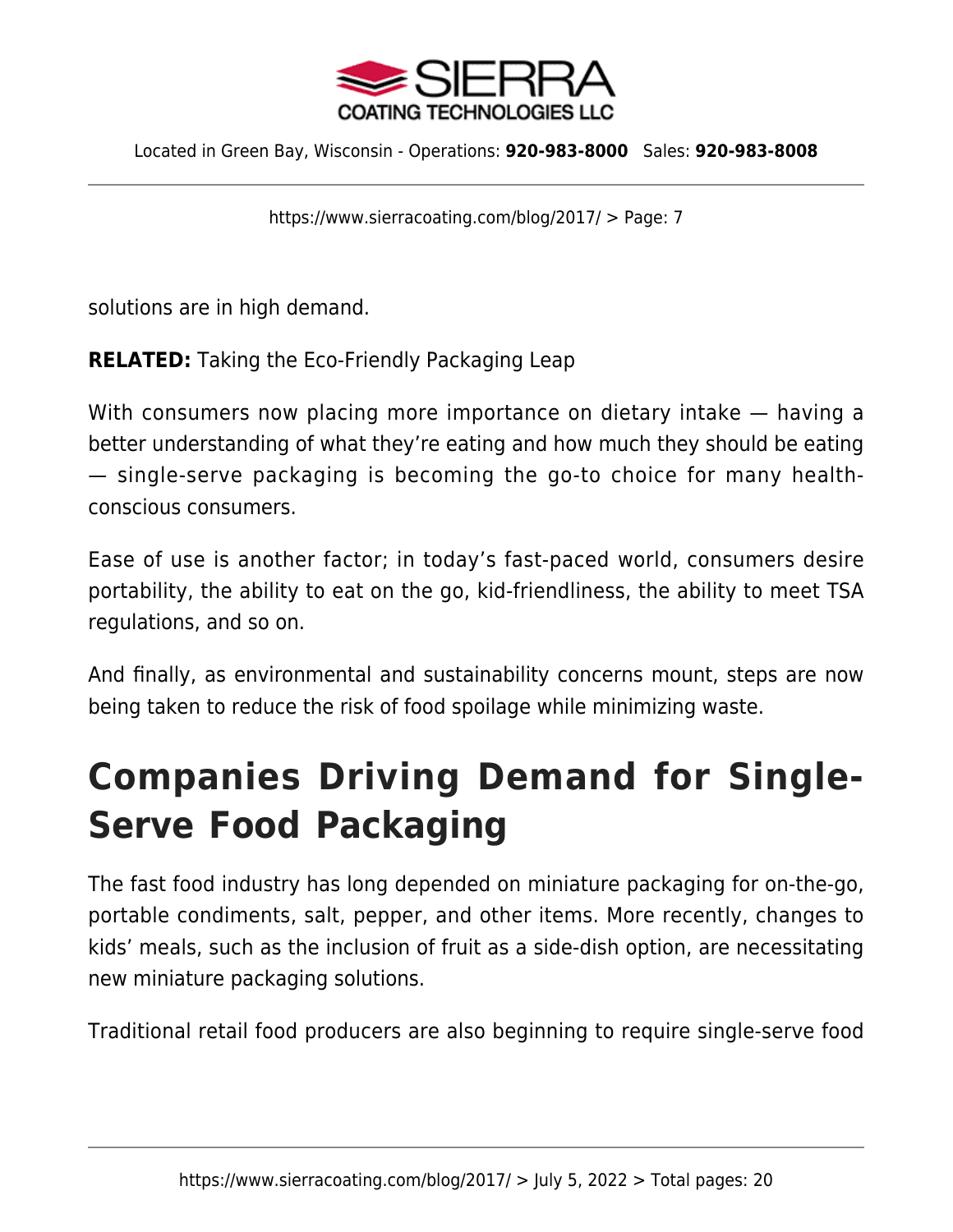

https://www.sierracoating.com/blog/2017/ > Page: 8

packaging solutions. Yogurt and beverage producers are introducing portable standup pouches, while producers of items like jam and nut butters are increasing the number and variety of single-serve cup options. Companies in the spice industry are also expanding their product offerings to include individual and premeasured retail options.

Meal-kit services like Blue Apron, Plated, and HelloFresh are some of the largest — and newest — drivers of the single-serve trend in food packaging, as these companies depend on miniature and single-serve packaging to effectively portion out ingredients for consumers. Using this type of packaging for meal-kit services allows for optimal portability and intuitive consumer use.

# **How Companies are Meeting the Demand for Single-Serve Packaging**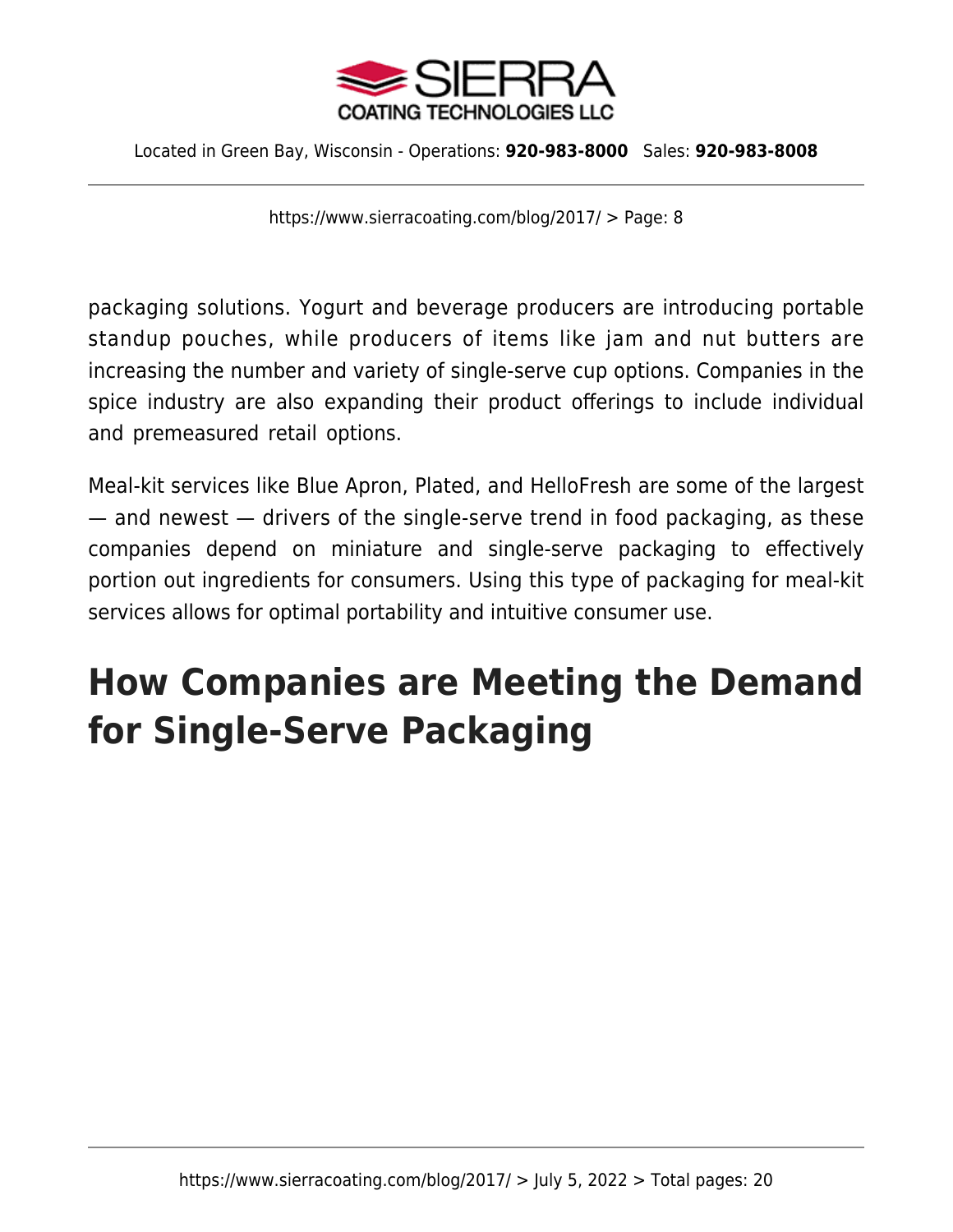

https://www.sierracoating.com/blog/2017/ > Page: 9



Food and food packaging companies are now pursuing various methods to meet consumers' desire for conveniently packaged food. The specific solutions used, however, depend on the food product itself.

For instance, creating snack-sized packaging — or "snackifying" products — is an increasingly popular technique.

Snack-style packaging designs can be used for a range of products, such as single-serve spices and condiments for at-home use. This type of packaging is novel, convenient, and can help with portion control for consumers with health and dietary concerns.

Nutrition information labeling is also becoming more and more important; in addition to meeting FDA labeling guidelines, food packaging must also appeal to consumer sensibilities — a recent report showed that [61% of grocery shoppers](http://www.prnewswire.com/news-releases/evergreen-packaging-launches-14-days-of-fresh-an-initiative-to-raise-consumer-awareness-about-packagings-role-in-achieving-healthy-eco-friendly-lifestyles-300339803.html) believe that reading food packaging labels is an important step in maintaining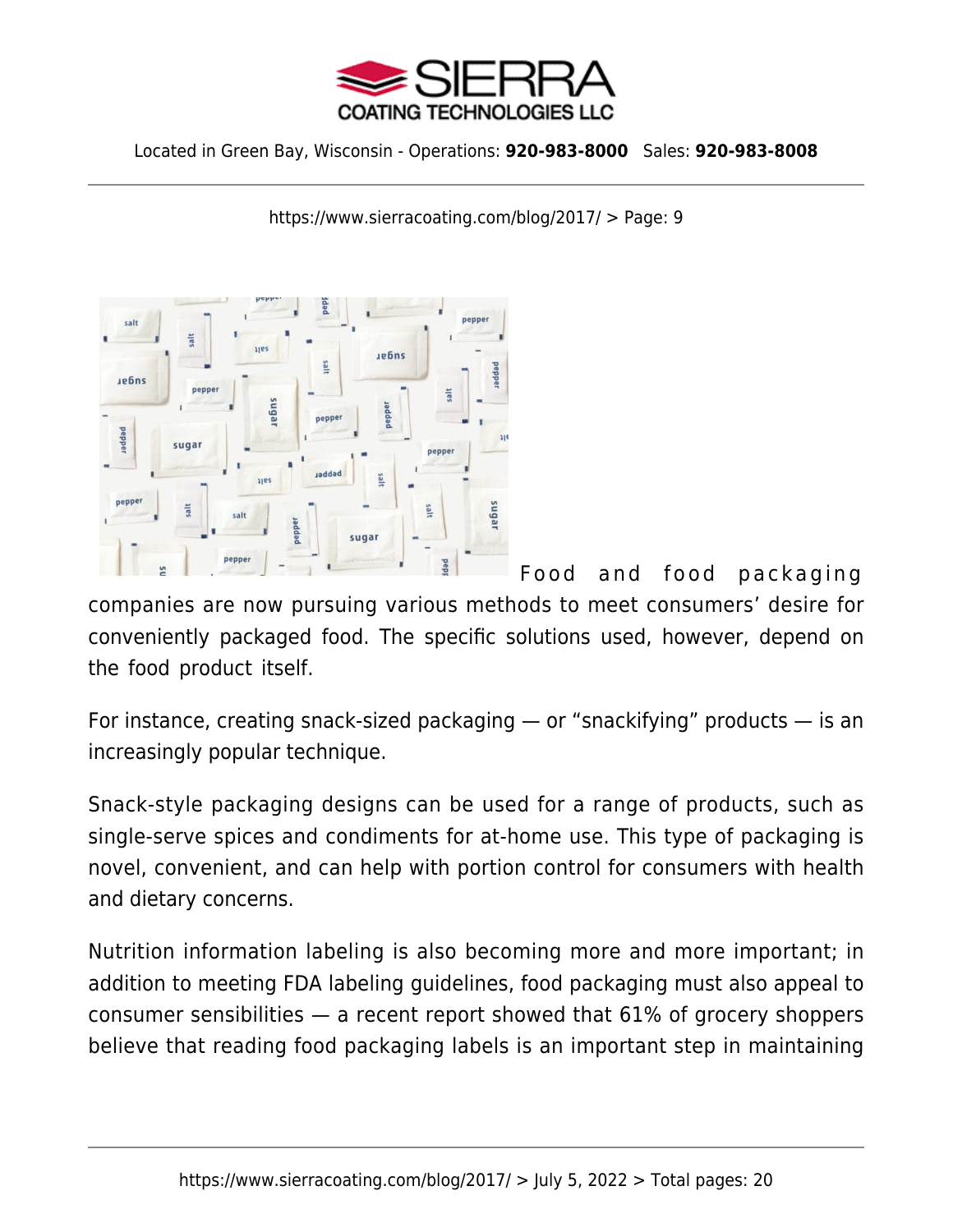

https://www.sierracoating.com/blog/2017/ > Page: 10

health.

The "rightsizing" or downsizing trend in food packaging makes it easier for consumers to portion control and understand the nutritional value of the foods they're purchasing.

Because producing miniature and single-serve packages inevitably increases the volume of packaging material used and ultimately disposed of, many companies are also focusing on environmentally friendly packaging initiatives.

To reduce waste and meet the growing consumer demand for sustainable business practices, many food packaging companies are offering compostable and even biodegradable packaging products, which are commonly produced using polylactic acid (PLA) based materials.

## **Partnering with an Experienced Contract and Toll Manufacturer**

As demand rises for convenient, sustainable, and healthy food options, food and beverage producers and packaging companies are consistently working on innovation solutions to meet those demands.

To do so, companies often must partner with [experienced contract or toll](https://www.sierracoating.com/contract-and-toll-manufacturing) [manufacturers;](https://www.sierracoating.com/contract-and-toll-manufacturing) these experts can offer a wide range of services to help foodindustry and food-packaging businesses create reliable miniature and single-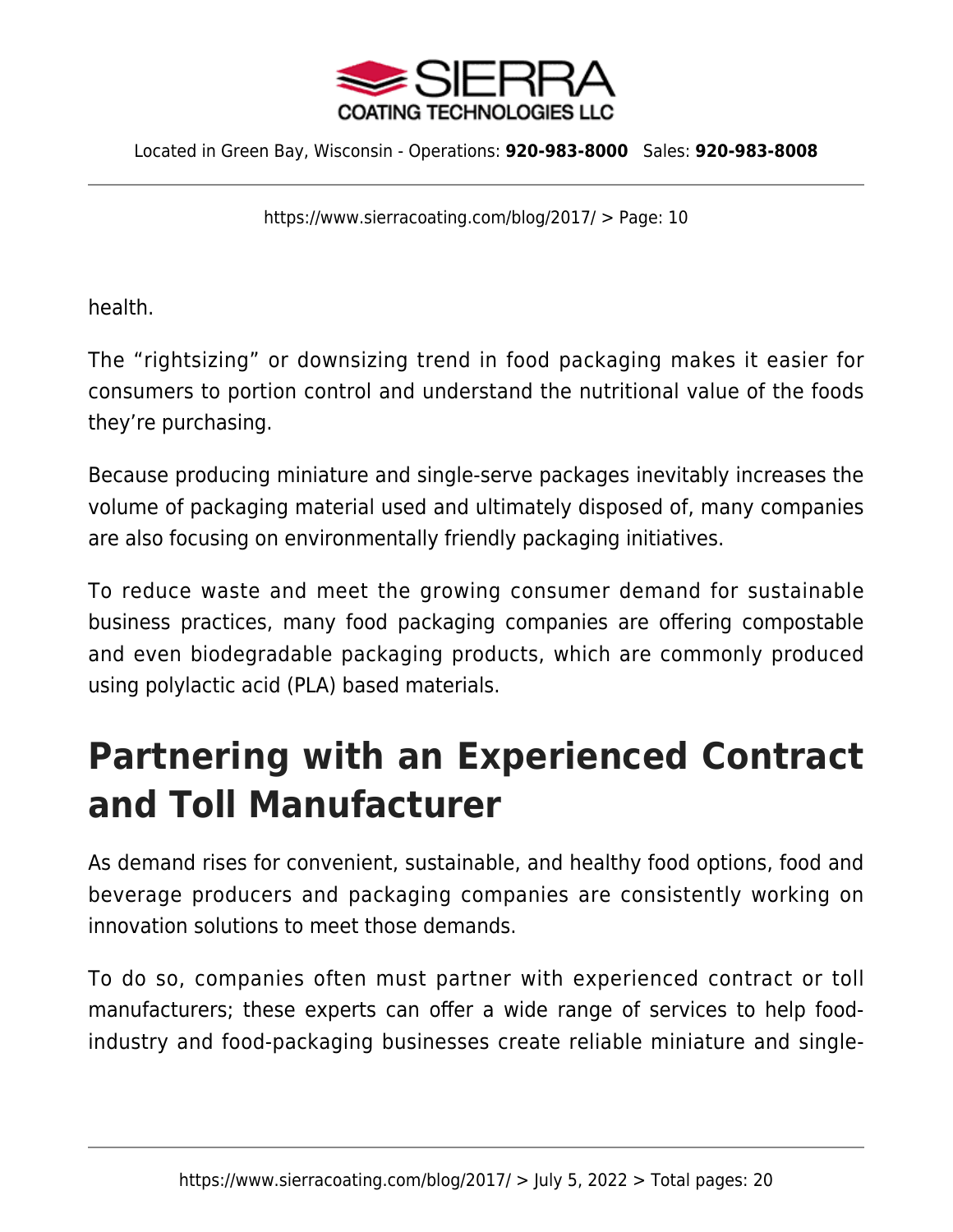

https://www.sierracoating.com/blog/2017/ > Page: 11

serve packaging products.

Sierra Coating Technologies is proud to provide industry-leading contract and toll manufacturing services for the food packaging industry. To learn about the costsaving benefits of working with a contract manufacturer, download our free eBook, ["The Financial Case for Contract Manufacturing.](https://www.sierracoating.com/financial-case-contract-manufacturing-ebook)"



# **[Recycled Packaging & How it](https://www.sierracoating.com/blog/recycled/) [Impacts the Food Industry](https://www.sierracoating.com/blog/recycled/)**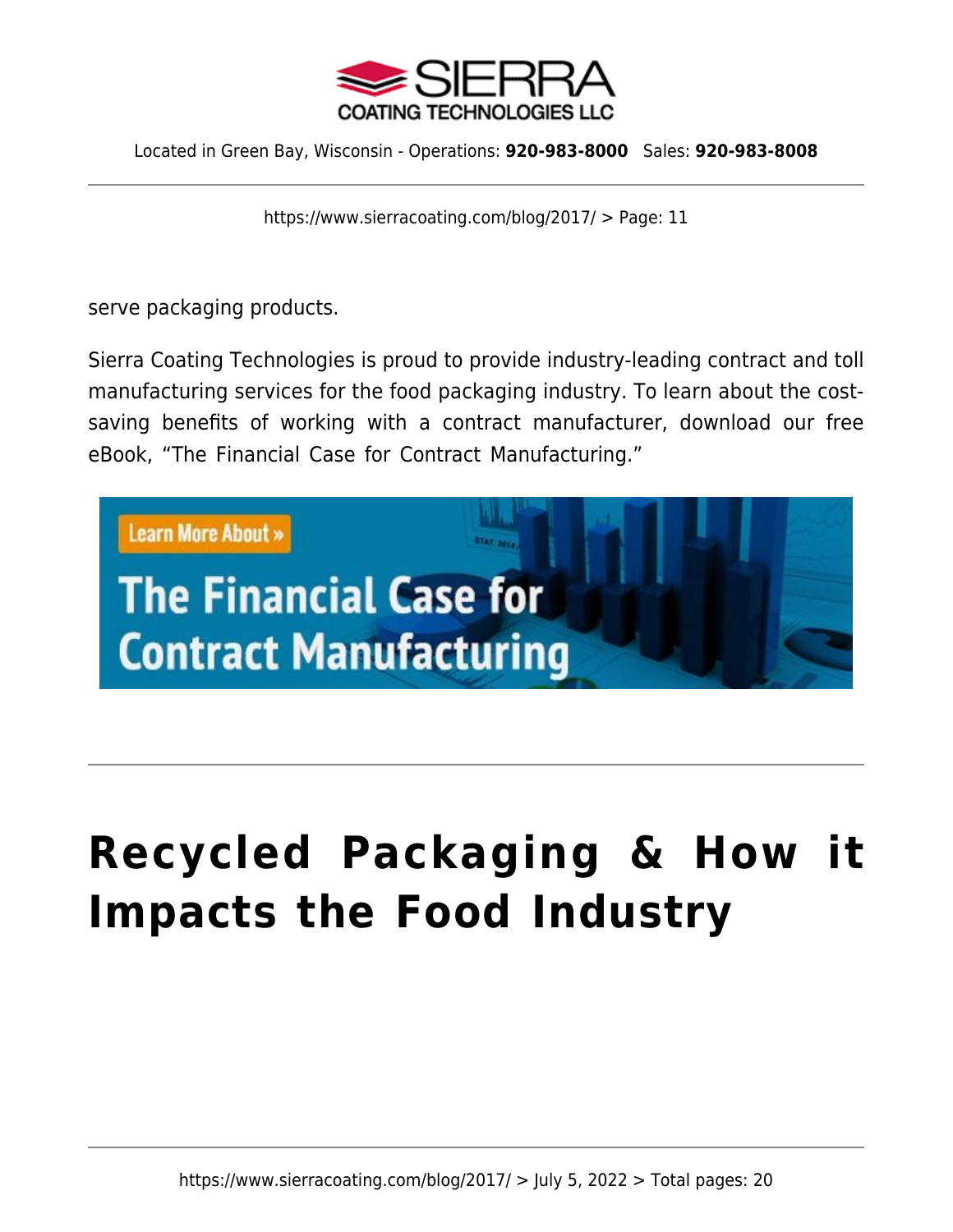

https://www.sierracoating.com/blog/2017/ > Page: 12

# **Walmart Scorecard's Impact on Packaging**

During a PACK Expo keynote in 2006, Walmart launched the [packaging scorecard](http://corporate.walmart.com/_news_/news-archive/2006/11/01/wal-mart-unveils-packaging-scorecard-to-suppliers) [initiative.](http://corporate.walmart.com/_news_/news-archive/2006/11/01/wal-mart-unveils-packaging-scorecard-to-suppliers) Since then, brands have been continuing to update and revise their packaging to create a more environmentally-friendly solution. Below is an outline of how the sustainable initiative has impacted the food industry across various package types, including paper-based, plastic, glass, and aluminum.

**RELATED:** [Taking the Eco-Friendly Packaging Leap](https://www.sierracoating.com/lp-eco-friendly-packaging-ebook)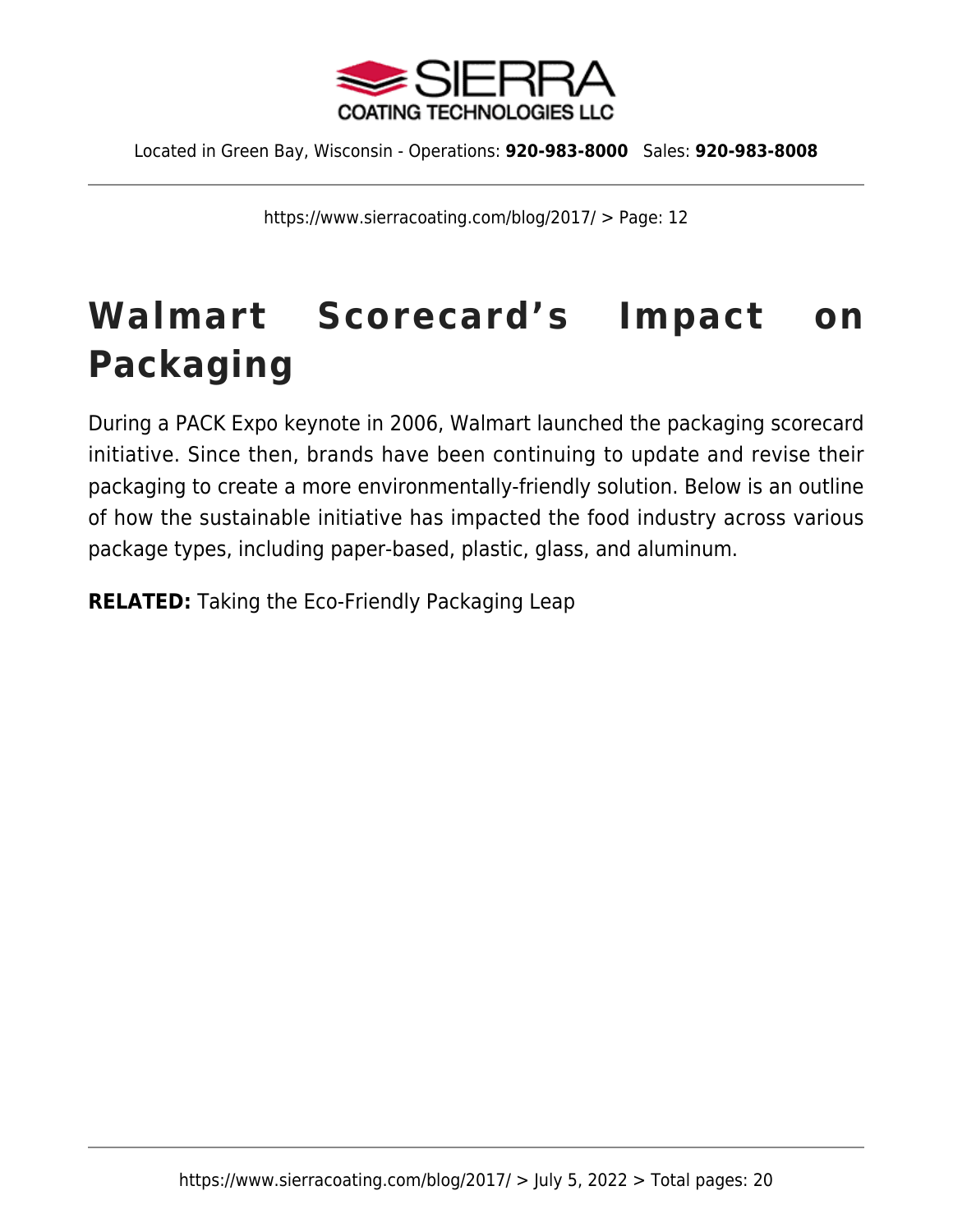

https://www.sierracoating.com/blog/2017/ > Page: 13



## **Paper-Based Packaging and Poly-Replacements**

Paper and paper-based products, such as cartons and paperboard, are easy to recycle, and the resultant recycled material is extremely versatile. More than half of Americans have easy access to paper recycling — an amount which is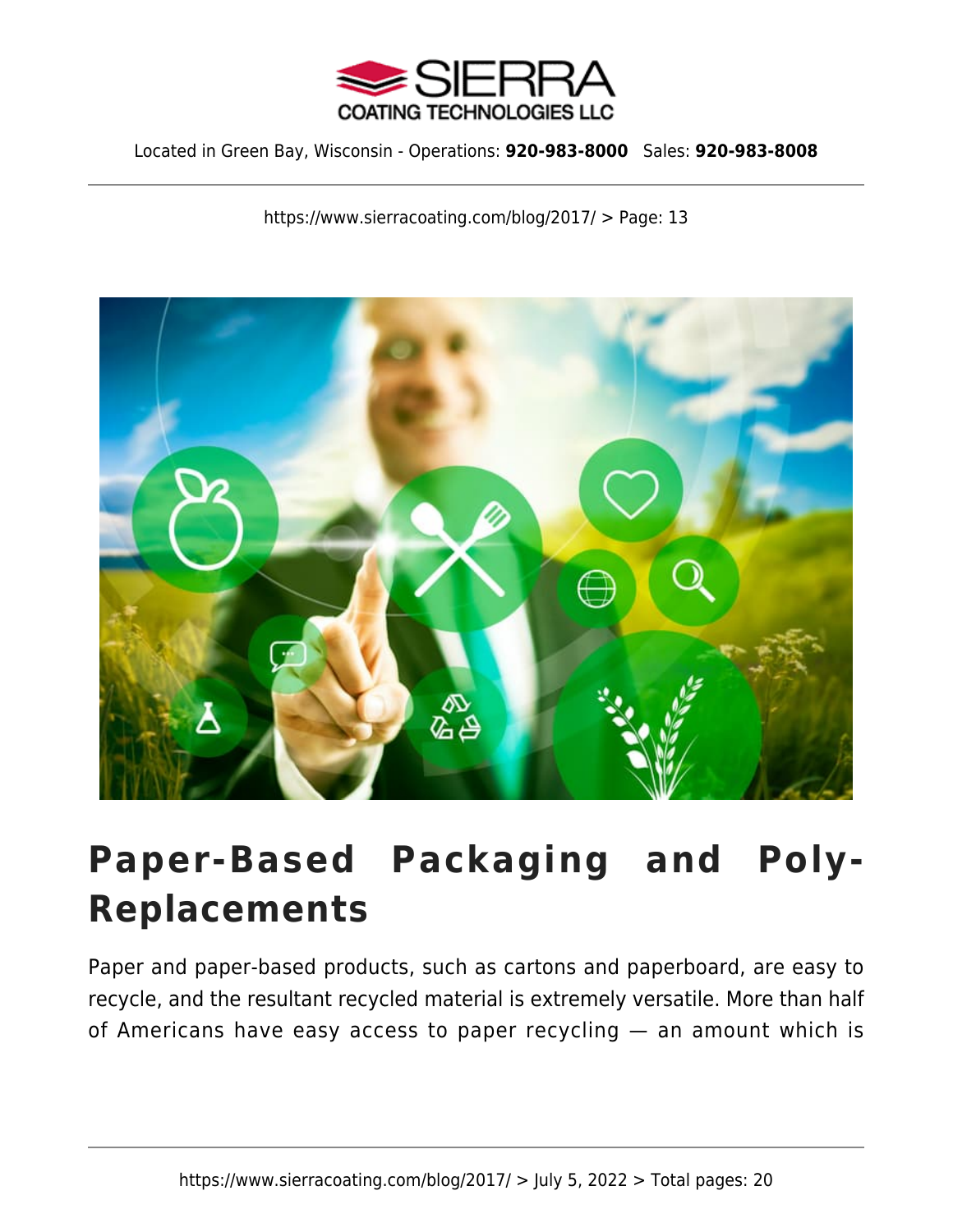

https://www.sierracoating.com/blog/2017/ > Page: 14

expected to increase rapidly — and there are far fewer restrictions on recycling paper than plastic.

For applications such as food safe packaging and [high-end brand displays](https://www.sierracoating.com/metalized-film-to-board-lamination), coatings are utilized to provide the appropriate properties. To achieve a recyclable, paper-based package for these types of applications, water-based coatings are often required.

To address this, Sierra is working with nationally-recognized chemical companies to qualify reliable eco-friendly coatings. Our water-based, eco-friendly coatings can meet biodegradable, compostable, and fully recyclable requirements. These coatings also possess important properties to aid in brand awareness efforts; they are easy to print over and allow for optimal packaging aesthetics.

#### **Plastic Brand Packaging**

One of the biggest challenges with recyclable, plastic packaging is the restrictions involved with recycling plastic material. It is estimated that [95% of](https://waste-management-world.com/a/report-oceans-to-contain-more-waste-plastic-than-fish-by) [recyclable plastic packaging,](https://waste-management-world.com/a/report-oceans-to-contain-more-waste-plastic-than-fish-by) amounting between \$80 and \$120 billion worth of packaging material, is wasted on an annual basis.

While outreach, recovery, reclamation, and recycling efforts can be effective for multinational corporations, they may be cost-prohibitive for smaller or regional brands. For these businesses, investing in [eco-friendly packaging](https://www.sierracoating.com/eco-packaging) is often a more practical, actionable solution.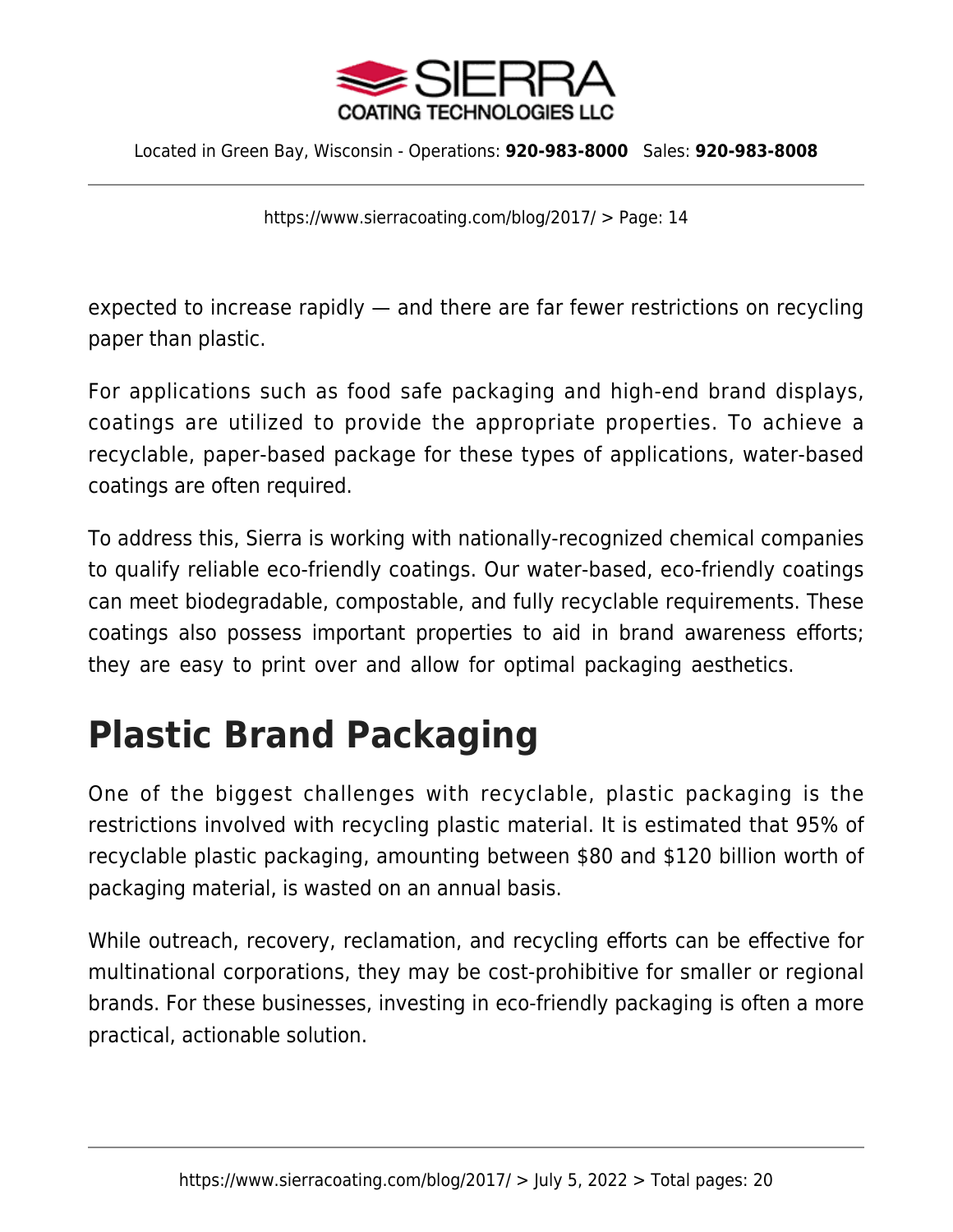

https://www.sierracoating.com/blog/2017/ > Page: 15

Recycling plastic presents a three-fold problem:

- 1. Public access to plastic recycling facilities or programs is surprisingly limited;
- 2. Different municipalities levy often confusing recyclability restrictions based on plastic type, size, and shape; and
- 3. The recycling process is costly in terms of money and energy use.

#### **Aluminum, Glass and Plastic Bottles**

As demand rises for sustainable products, brands are prioritizing green initiatives, such as eco-friendly packaging and packaging recovery.

The Coca-Cola Company, for example, has established an extremely ambitious recycling initiative — by 2020, they aim to recover and recycle a full 75% of the beverage containers, bottles, and cans they produce annually. Working with The Recycling Partnership, Coca-Cola has already recycled 59% of their output.

This is just one example of the growing sentiment in favor of environmentally conscious initiatives; worldwide, consumers are looking to brands to lead conservation efforts with sustainable, environmentally friendly packaging options.

To learn how to make your food packaging eco-friendly without sacrificing your unique brand identity, [contact our chemical experts](https://www.sierracoating.com/contact).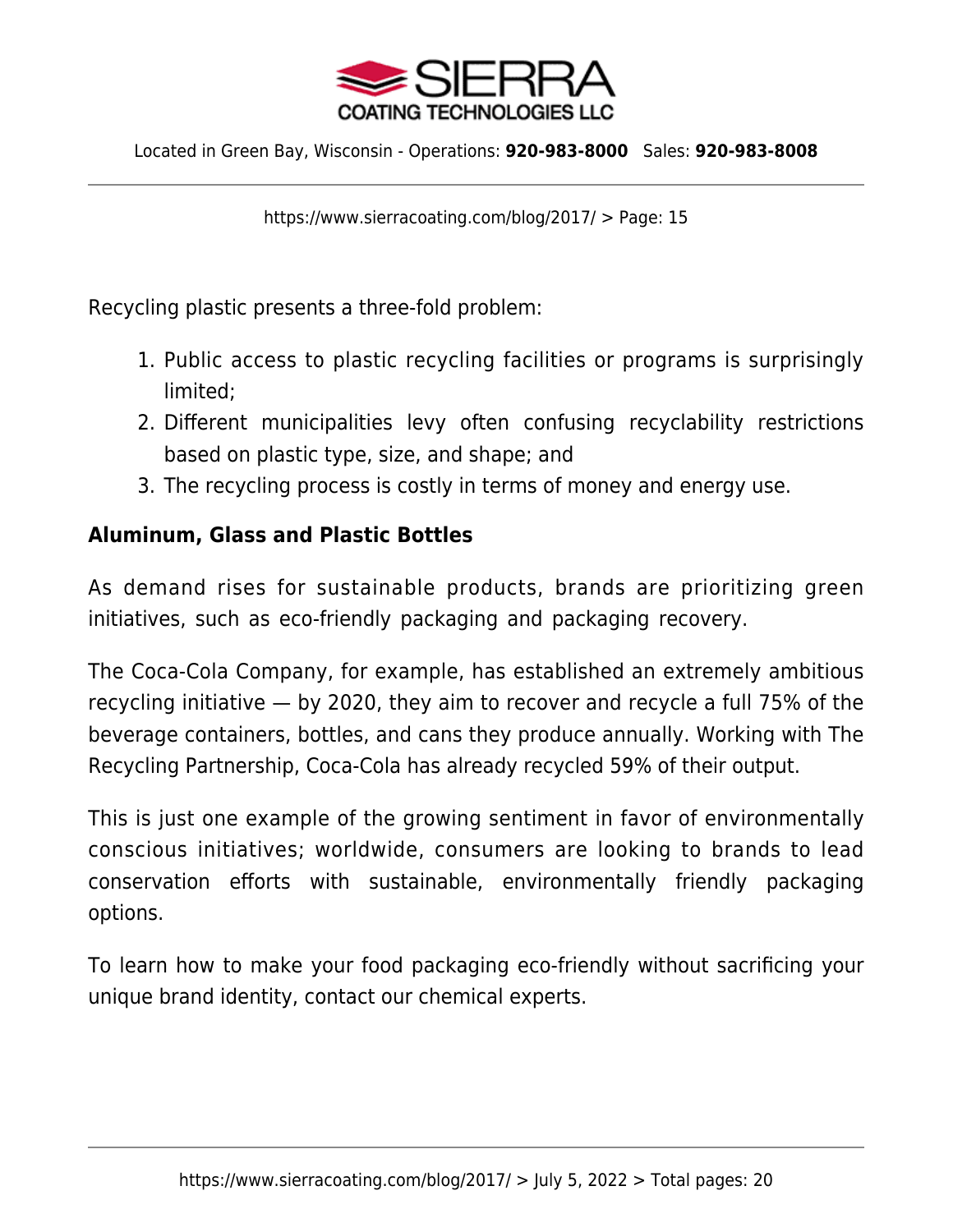

https://www.sierracoating.com/blog/2017/ > Page: 16

# **[Biodegradable Packaging Options](https://www.sierracoating.com/blog/biodegradable/)**

Investing in [environmentally-friendly packaging](https://www.sierracoating.com/eco-packaging) is quickly gaining momentum in many industries, including food and beverage. From a product development perspective, our paper experts have seen biodegradable packaging become increasingly popular.

According to the Environmental Protection Agency (EPA), a material can be described as biodegradable when it is "capable of being decomposed by the action of biological processes."

In other words, a material is biodegradable if it will decompose within a reasonable amount of time when left outside in natural conditions.

**RELATED:** [How to Choose Between Biodegradable, Compostable, and Recyclable](https://www.sierracoating.com/biodegradable-compostable-recyclable-packaging) [Packaging](https://www.sierracoating.com/biodegradable-compostable-recyclable-packaging)

## **Packaging Materials and their**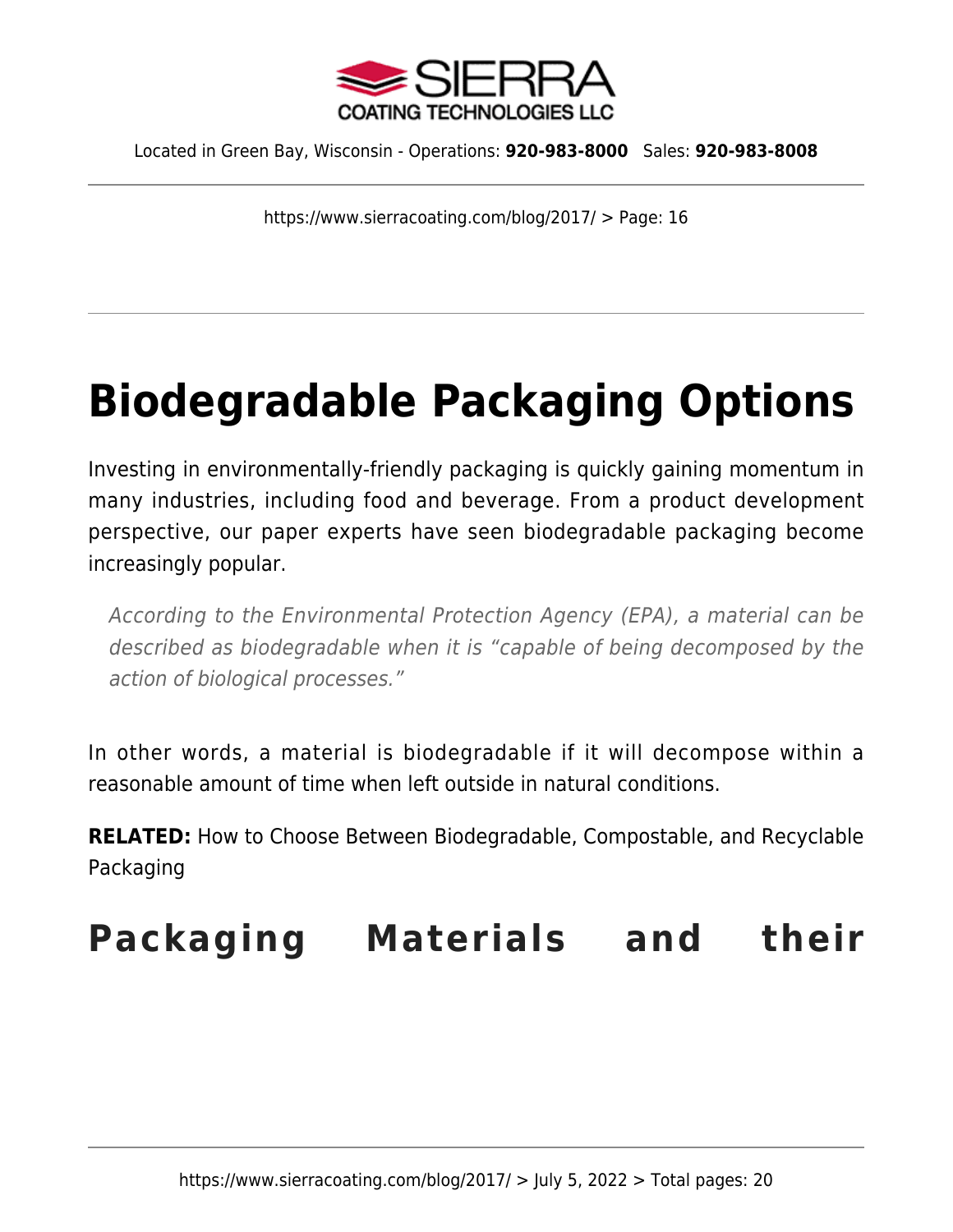

https://www.sierracoating.com/blog/2017/ > Page: 17

# **Biodegradation Process**

Glass, commonly used for packaging beverages and various high-end products, is not biodegradable. In fact, it can take up to [1,000,000 years to biodegrade](http://sciencelearn.org.nz/Contexts/Enviro-imprints/Looking-Closer/Measuring-biodegradability). Plastics are not biodegradable, either; polyvinyl chloride (PVC), often used in food and beverage applications, is capable of physical breakdown but never truly decomposes. Polyethylene (also known as polythene or simply "poly"), another popular food packaging plastic, takes up to 1,000 years to biodegrade. Other plastics can take various lengths of time to biodegrade, averaging at about 450 years.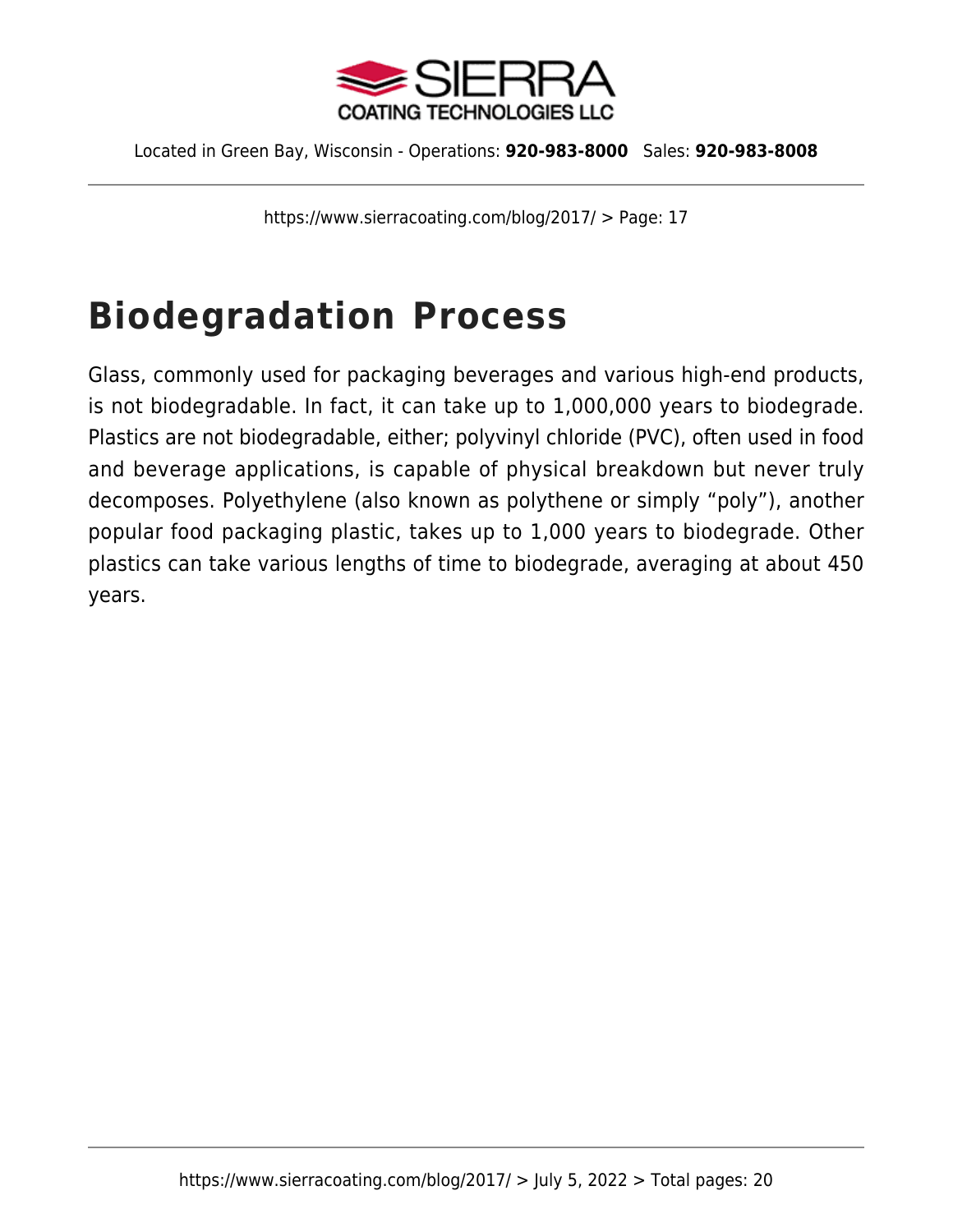

https://www.sierracoating.com/blog/2017/ > Page: 18



These packaging decomposition rates are untenable when striving for increased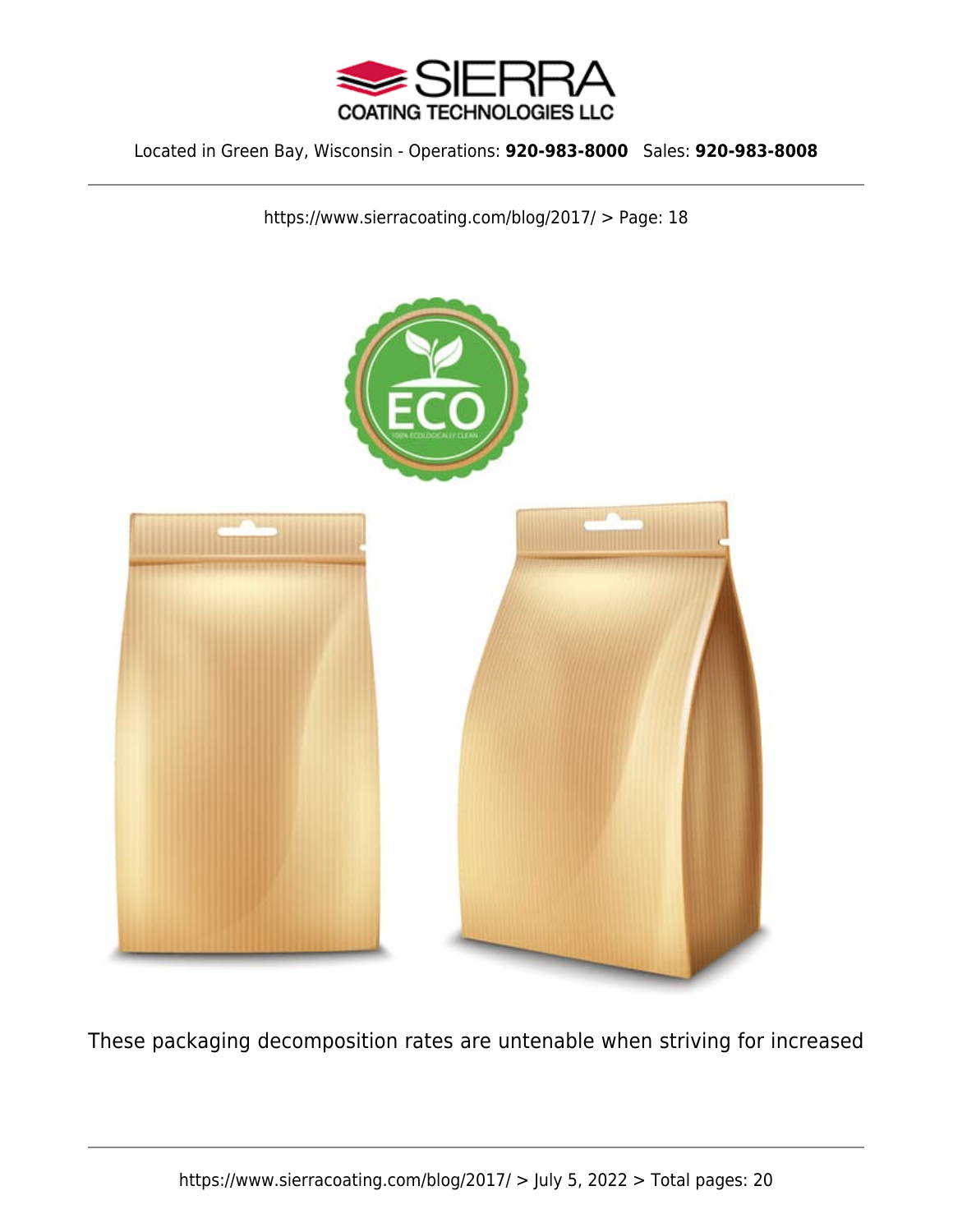

https://www.sierracoating.com/blog/2017/ > Page: 19

sustainability. Paper, on the other hand, is an ideal biodegradable option, taking anywhere from two to five months to decompose.

## **Biodegradable vs. Compostable**

Because the terms are often incorrectly interchanged, biodegradability and compostability are frequently conflated. Adding to the confusion is the fact that the processes involve the same action — decomposing a material into an organic state. This decomposition occurs in two very different ways, however.

Compostable materials decompose only when in a carefully controlled environment, where factors such as source material, moisture content, temperature, oxygen levels, and acidity are all closely monitored. Biodegradable materials decompose through [a chemical process](http://innprobio.innovation-procurement.org/fileadmin/user_upload/Factsheets/Factsheet_n_3.pdf) where micro-organisms break down the materials resulting in carbon dioxide, methane, and biomass.

## **Paper Biodegradability**

Paper is much more biodegradable than plastic or glass. Some paper can decompose faster than fully organic products. For example, paper towels often biodegrade quicker than thick fruit rinds such as orange or banana peels. However, it's important to keep in mind that not all paper products biodegrade at the same rate.

Less processed papers, such as mechanically pulped products, biodegrade at